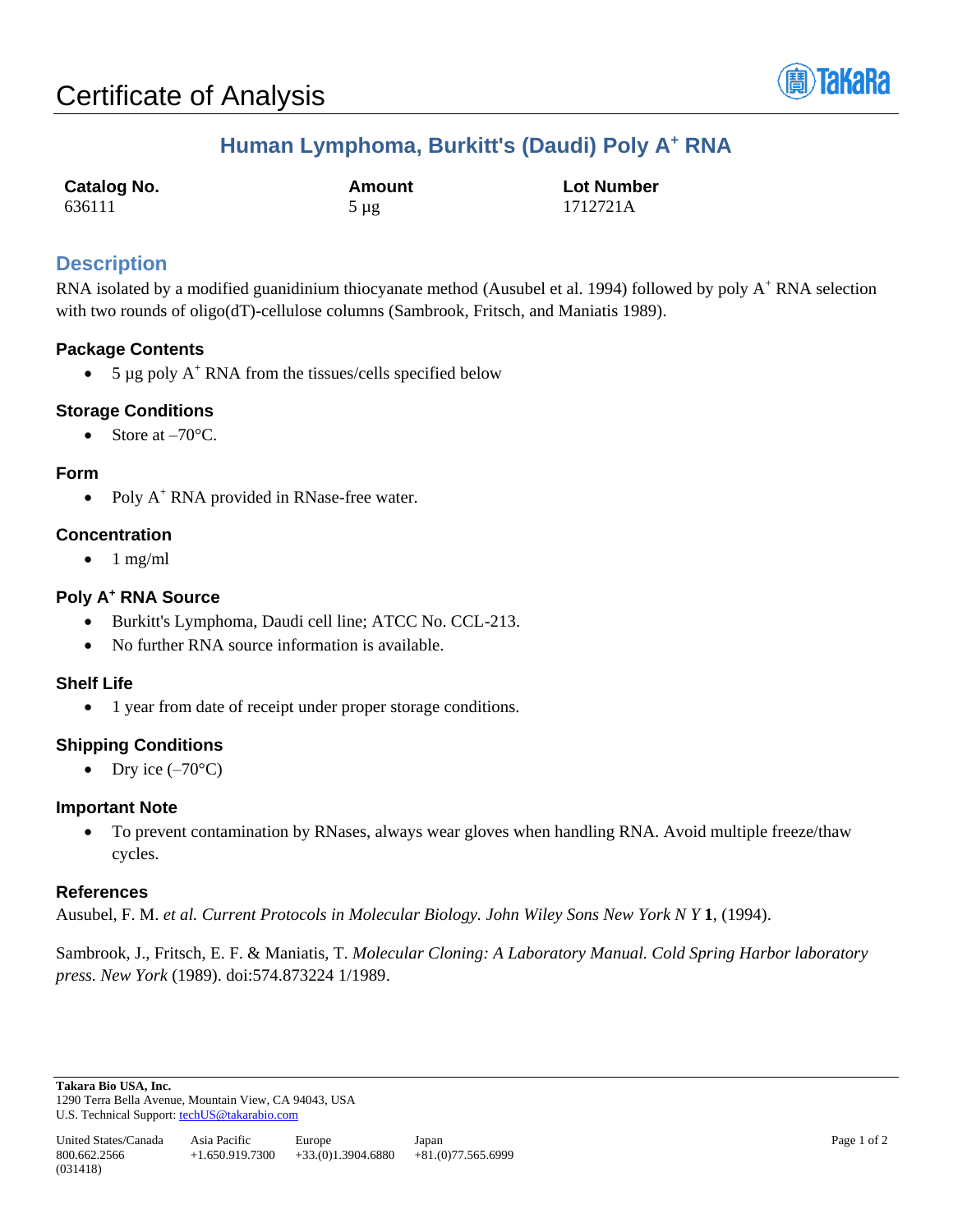# Certificate of Analysis Cat. No. 636111

Human Lymphoma, Burkitt's (Daudi) Poly A<sup>+</sup> RNA

## **Quality Control Data**

After electrophoresis on a denaturing gel, the poly A+ RNA size ranged from 0.2–10 kb.It is certified that this product meets the above specifications, as reviewed and approved by the Quality Department.